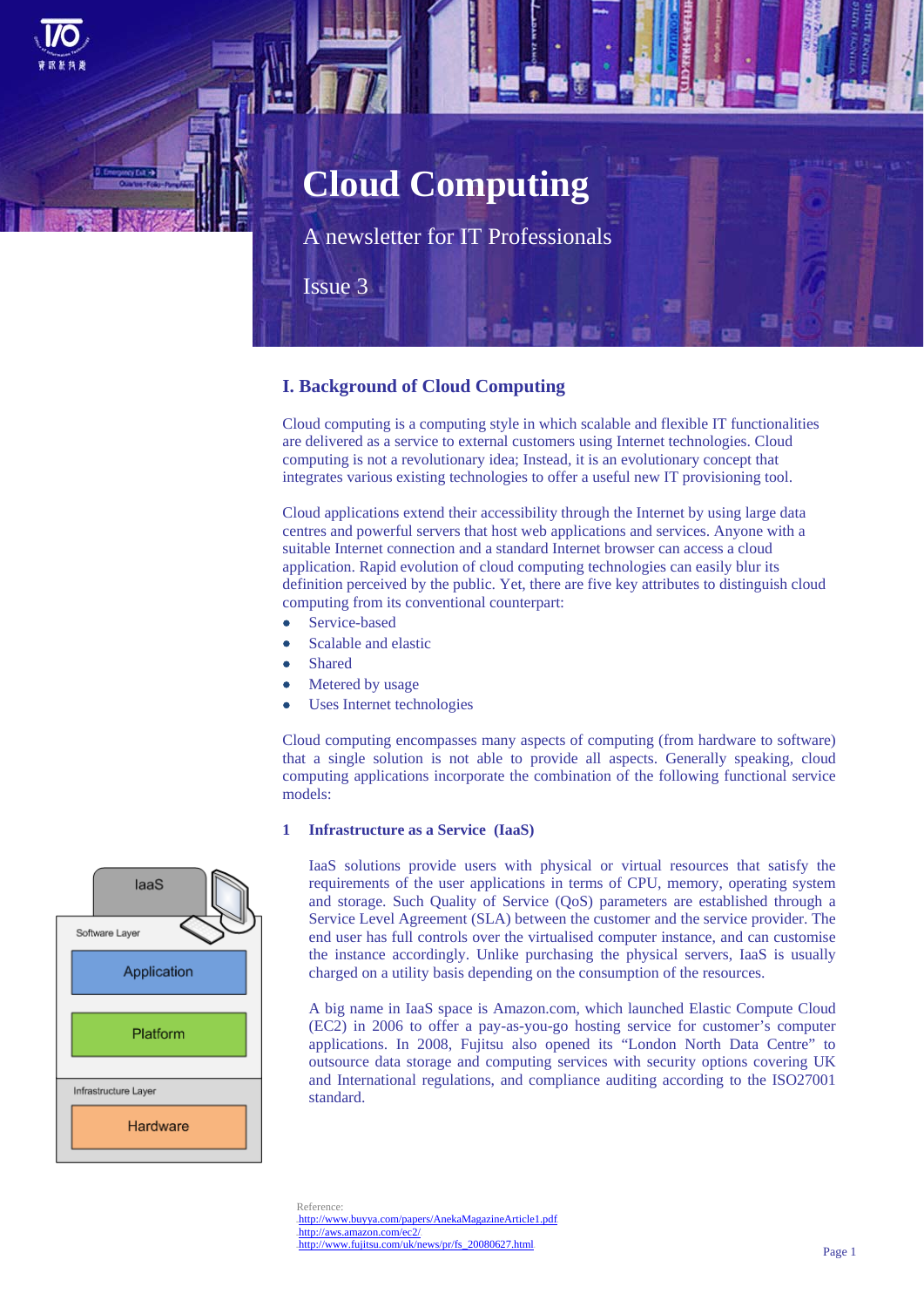# **I. Background of Cloud Computing (cont'd)**

## **2 Platform as a Service (PaaS)**





PaaS delivers cloud-based application development tools in addition to services for testing, deploying, collaborating, hosting, and maintaining applications. It hides all the complexity of managing the underlying hardware, provides all the facilities required to support the complete lifecycle of building and deploying web applications and services entirely from the Internet. With PaaS, users can develop new applications or services in the cloud that do not depend on a specific platform to run, and can make them widely available to users through the Internet. The accessibility of PaaS offerings enables any programmer to create enterprise-scale systems that integrate with other web services and databases.

Two well-known PaaS solutions, Google AppEngine and Microsoft Azure, provide users with a development platform for creating distributed applications that can automatically scale on demand. Other PaaS service providers are 3Tera, RightScale, DataSynapse, Manjrasoft, Univa UD, Elastra and Enomaly.

## **3 Software as a Service (SaaS)**

SaaS is a model of software deployment where a provider delivers its software as a service to be used by customers on demand. Under the traditional SaaS model, an application resides at an offsite data centre where the service provider maintains data, servers and related hardware. End-users access the application remotely via an Internet browser. The SaaS model is predicated on a "one-to-many" or multi-client delivery model whereby an application is shared across clients, providing opportunities to customise the system to the needs of each customer.

Examples of SaaS are Salesforce.com and Clarizen.com, which respectively provide online Customer Relationship Management (CRM) and project management services. Google Apps provides desktop applications which are hosted in the cloud and replaces traditional desktop based Microsoft Office software. Northgatearinso offers on demand Human Resources (HR) solutions based on SAP Human Capital Management (HCM) module.

## **Statistical Report**

**New IDC Research: Through 2014 Public IT Cloud Services Will Grow at More than Five Times the Rate of Traditional IT Products** 

Worldwide revenue from public IT cloud services exceeded \$16 billion in 2009 and is forecast to reach \$55.5 billion in 2014, representing a compound annual growth rate (CAGR) of 27.4%. This rapid growth rate is over five times the projected rate of growth for traditional IT products (5%).

See the article: http://www.idc.com/getdoc.jsp?containerId=prUS22393210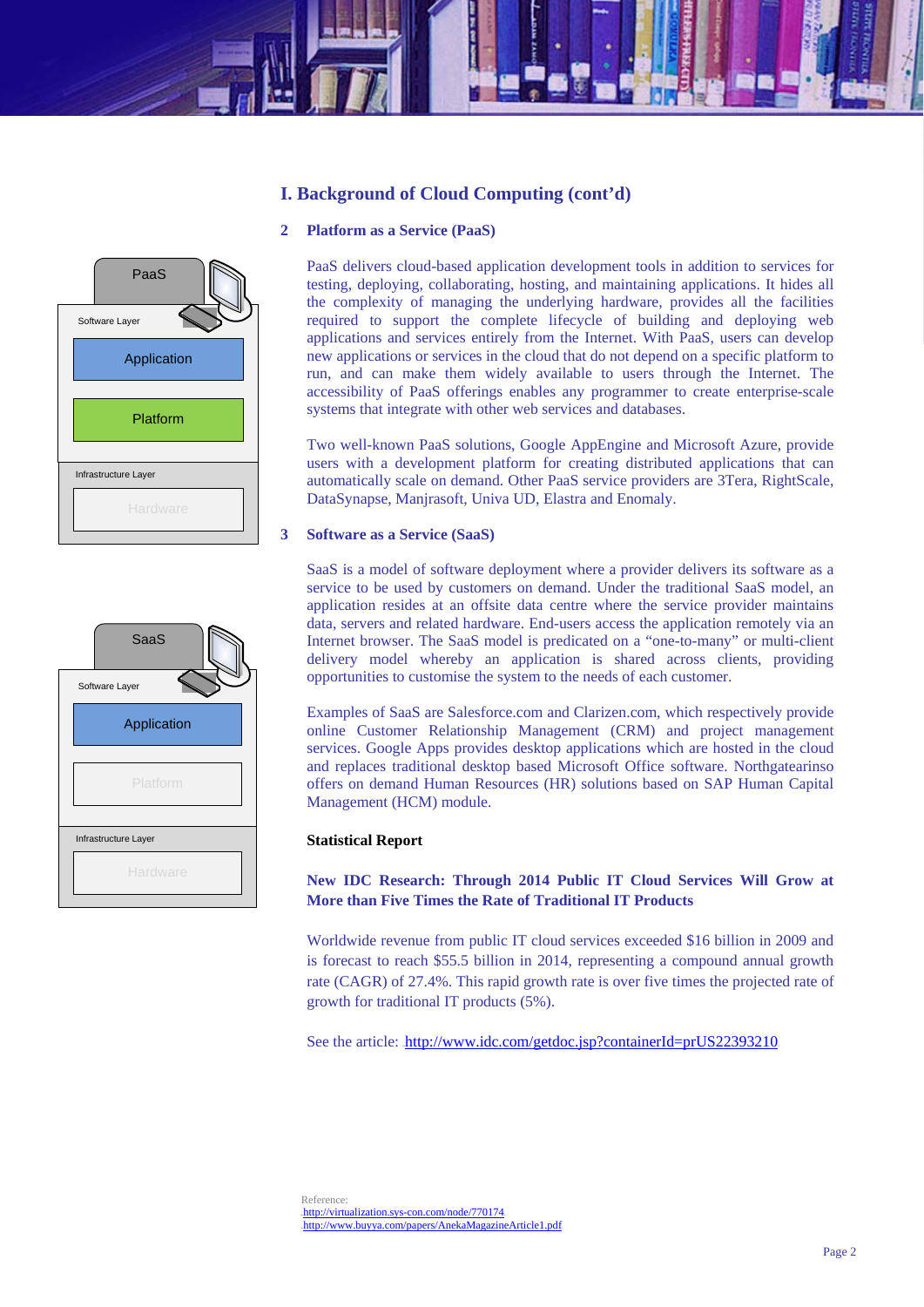

## **Key Benefits Achieved through Cloud Computing**

- **Flexibility -** Cloud computing allows universities to expand or contract computing power as required and allows "bursts" of computing power to be utilised on an "ondemand" basis. This flexibility helps ensure resource-intensive processes will not slow down other business processes and computing services are always operating at optimal cost.
- **Scalability -** Cloud computing enables universities to quickly scale up their IT operations as provisioning of new computing resources and software applications can be delivered at a desired pace. Furthermore, constraints on pre-purchasing of resources to meet peak requirement in traditional IT no longer exist.
- **Economics** Traditional IT has multiple fixed and variable cost elements. In order to fulfil business requirements and sustain day-to-day business operations, universities must invest a large fixed amount for initial IT infrastructure establishment and continue to spend variably for software and hardware maintenance. By outsourcing IT functions to the cloud, universities can leverage the features of a lean IT structure to reduce the overall IT expenditures involved in software licensing, infrastructure development, on-going support and upgrades.
- **Inherited Resiliency Cloud computing removes single points of failure since the** Internet is a highly resilient computing environment. Some competitive service providers also add extra functionalities to enhance resiliency. For example, the "Availability Zones" and "Elastic IP Address" features of Amazon.com EC2 allow multi-location of application software and dynamic IP address re-mapping mechanism in an event of service interruption.
- **Highly Automated Cloud computing services are maintained by dedicated IT** professionals of cloud service providers. As a result, universities' IT staff no longer need to worry about complex details behind the delivered computing services, such as hardware maintenance, constant software update, etc.

## **Related Article**

## **Is Cloud Computing a Credible Solution for Education?**

In a pilot project class focused on developing and deploying SaaS in UC Berkeley, it is found that the cloud made it easier to fulfil assignments, such as saturating large database servers. Normally that assignment would have taken 200 local servers. Instead, they were able to acquire 200 servers in a few minutes, and they could release them once the lab was over.

See the article: (http://campustechnology.com/articles/2009/11/12/is-cloud-computinga-credible-solution-for-education.aspx.)

Reference: .ftp://public.dhe.ibm.com/common/ssi/ecm/en/diw03004usen/DIW03004USEN.PDF http://www.infoworld.com/d/cloud-computing/amazon-adds-resilience-cloud-computing-service-635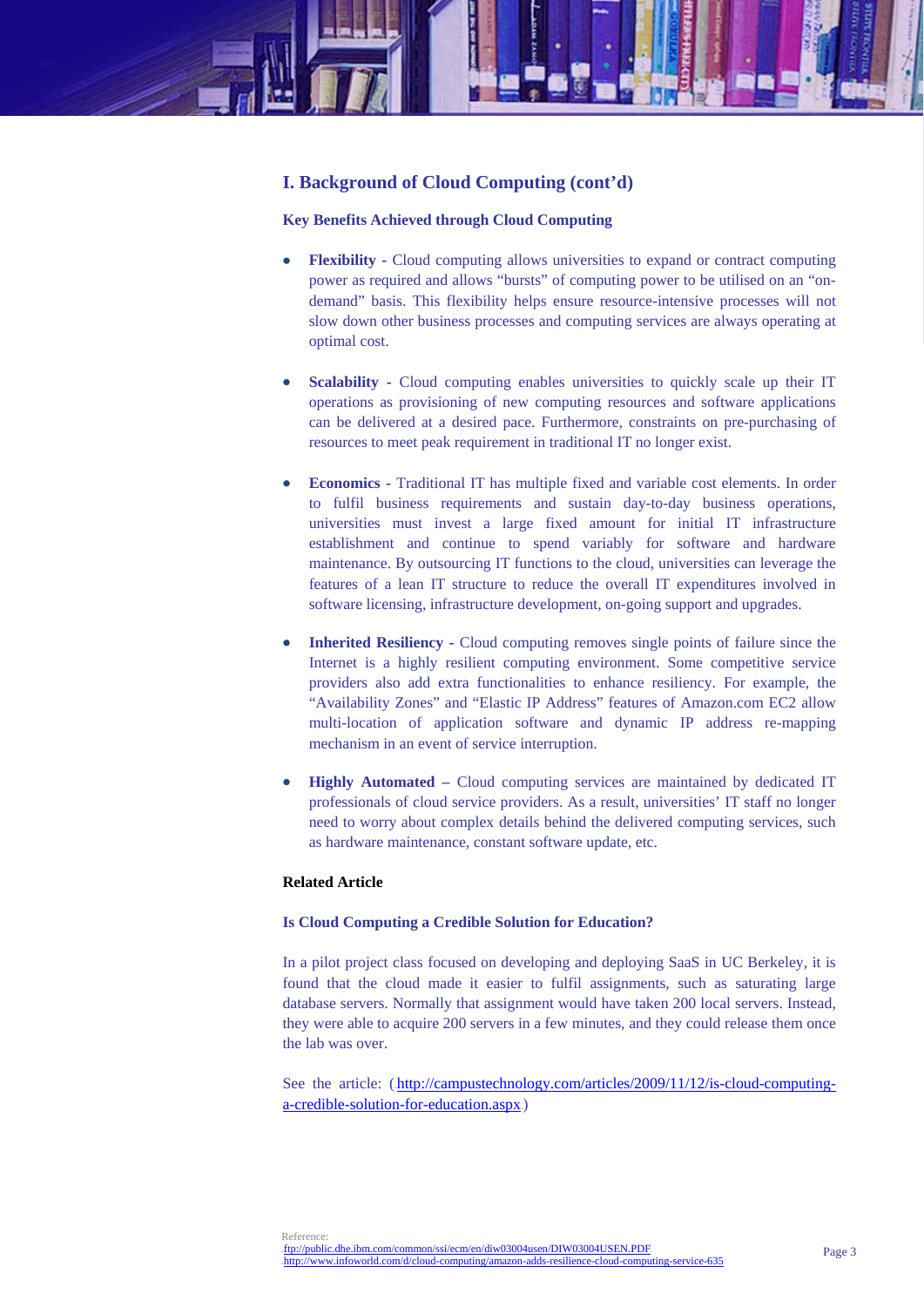

## **II. Risk of Cloud Computing in Universities**

The benefits of cloud computing are both a friend and a foe from a security point of view. The massive concentrations of resources and shared usage pattern present a more attractive target to attackers and exposure to new security concerns. Universities should consider the risks and vulnerabilities prior to migrate to the cloud. Examples of these risks are:

## **1 Data and Privacy Protection**

When universities store their data with programs hosted on someone else's hardware, they lose a degree of control over their sensitive information. The responsibility for protecting that information from hackers and internal data breaches then falls into the hands of the cloud service provider rather than the universities. The multi-tenancy, reuse of hardware and software resources, and resiliency through redundancy nature of cloud computing also means a higher risk of incomplete or unsecured deletion of universities' confidential data.

## **2 Isolation and Segregation**

The multi-tenancy and shared resources are two of the defining characteristics of cloud computing environments. Computing capacity, storage, and network are shared between multiple users. Therefore, failure of mechanisms separating storage, memory, routing and even reputation between different customers of shared infrastructure (e.g. so-called guest-hopping attacks, SQL injection attacks exposing multiple customers' data stored in the same table, and side channel attacks) becomes a key risk in cloud computing.

## **3 Malicious Insider**

The malicious activities of an insider could potentially have an impact on the confidentiality, integrity and availability of universities information asset maintained by cloud service providers. Staff of cloud service providers, such as system administrators, may be granted with privileged access to the sensitive data of all customers within their cloud environments. Any abuse of such system privileges can bring significant risks to customers' information security. On the other hand, when usage of cloud services increases, employees of cloud service providers increasingly become targets for criminal gangs.

## **4 Regulatory Compliance**

Having data, application or processes migrated to a cloud provider, especially a public one, universities are still ultimately responsible for that data and needs to comply with relevant regulatory laws (e.g. Personal Data (Privacy) Ordinance) and information security standards (e.g. ISO27001) when handling such data. Due to the very nature of cloud computing, to know where universities' data is stored, when it is moved, who has accessed and what particular security measures are in place can be difficult. It is also questionable whether the cloud providers are willing to offer support for auditing purpose.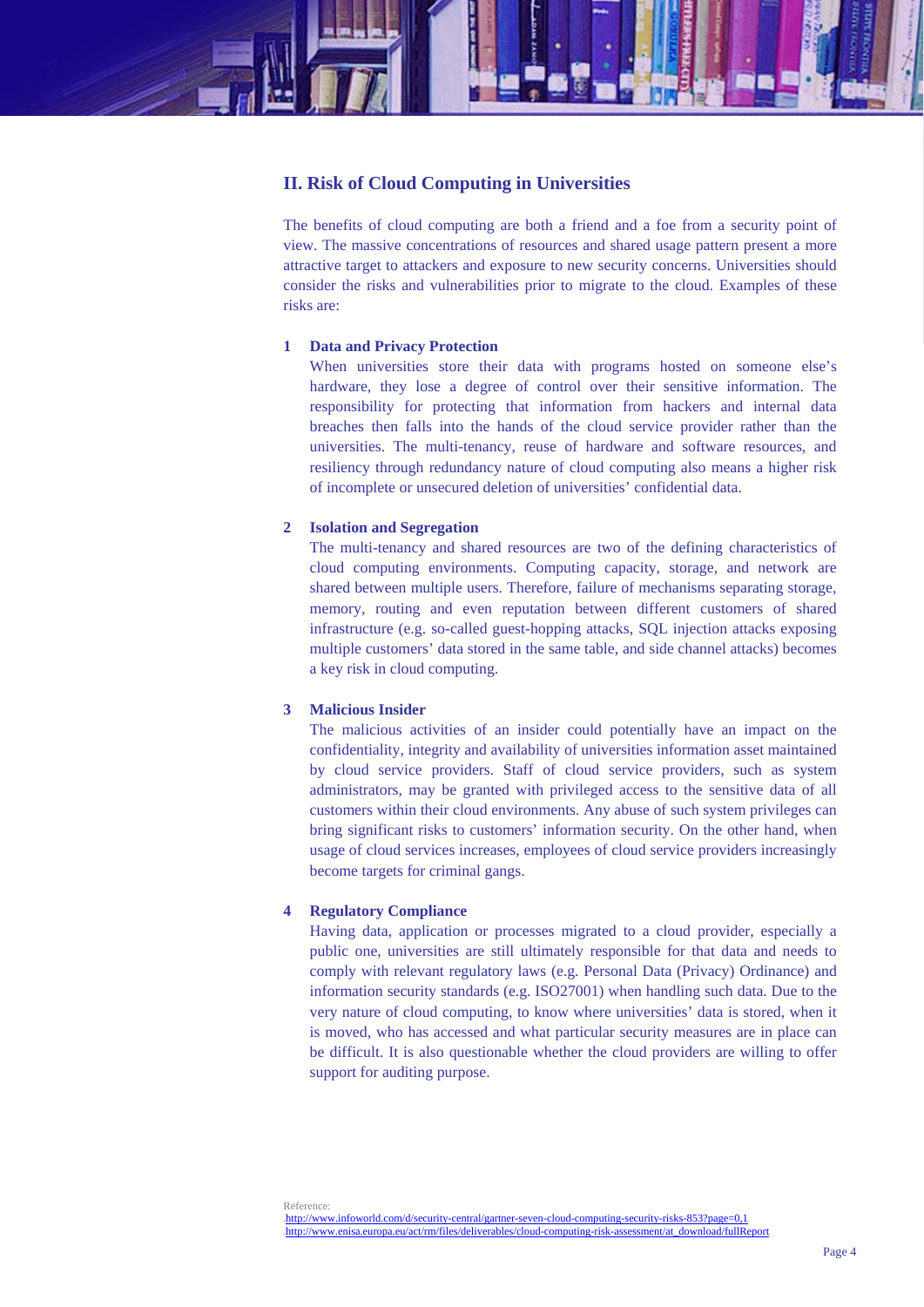

## **5 Dependency to Service Provider**

There is currently little to offer in the way of tools, procedures or standard data formats or services interfaces that could guarantee data, application and service portability. Universities may find it difficult to in-source their data and IT operations in the cloud or switch to another cloud service providers. This introduces a dependency on a particular cloud service provider for service provision, especially when data portability is not supported.

## **6 Loss of IT Governance**

In using cloud infrastructures, universities necessarily outsource control to the cloud service providers on a number of issues which may affect security of universities' data and applications stored on the cloud's platform or software. At the same time, Service Level Agreement (SLA) may not offer a comprehensive commitment to provide desired IT security measures by cloud service providers, thus leaving a gap in universities IT security defences.

## **7 Cloud Service Termination or Failure**

As in any new IT frontier, competitors'' pressure, inadequate business strategies, lack of financing, immature market, etc, could lead to some cloud providers to go out of business or at least to force them to restructure their service portfolio offering. Short or long term service termination means a loss or deterioration of service delivery performance, as well as a loss of investment. Meanwhile, Universities may be at risk to meet their own duties and obligations, and thus be exposed to contractual or legal liability to their employees, third parties, students or even the public.

## **8 Legal**

In the event of the confiscation of physical hardware as a result of subpoena by lawenforcement agencies or civil suits, the centralisation of storage as well as shared tenancy of physical hardware means universities' sensitive information in the cloud is at risk of disclosure to unwanted parties.

On the other hand, in the absence of contractual commitment from service providers or legal enforcement, investigation of inappropriate or illegal activities may be infeasible in cloud computing as some or all universities' data may be stored with other customers and may also be spread across a set of ever-changing hosts.

## **Related Article**

## **Top Cloud Computing Security Risk: One Company Gets Burned**

LawLeaf, a web-based financial services company, suffered a major hit on its reputation after a SQL injection attack that compromised its cloud service provider, BlueHost. However, the argument that whether the provider or LawLeaf should be responsible for the loss still persists.

See the article: (http://www.networkworld.com/news/2010/071410-top-cloudcomputing-security-risk.html.)

Page 5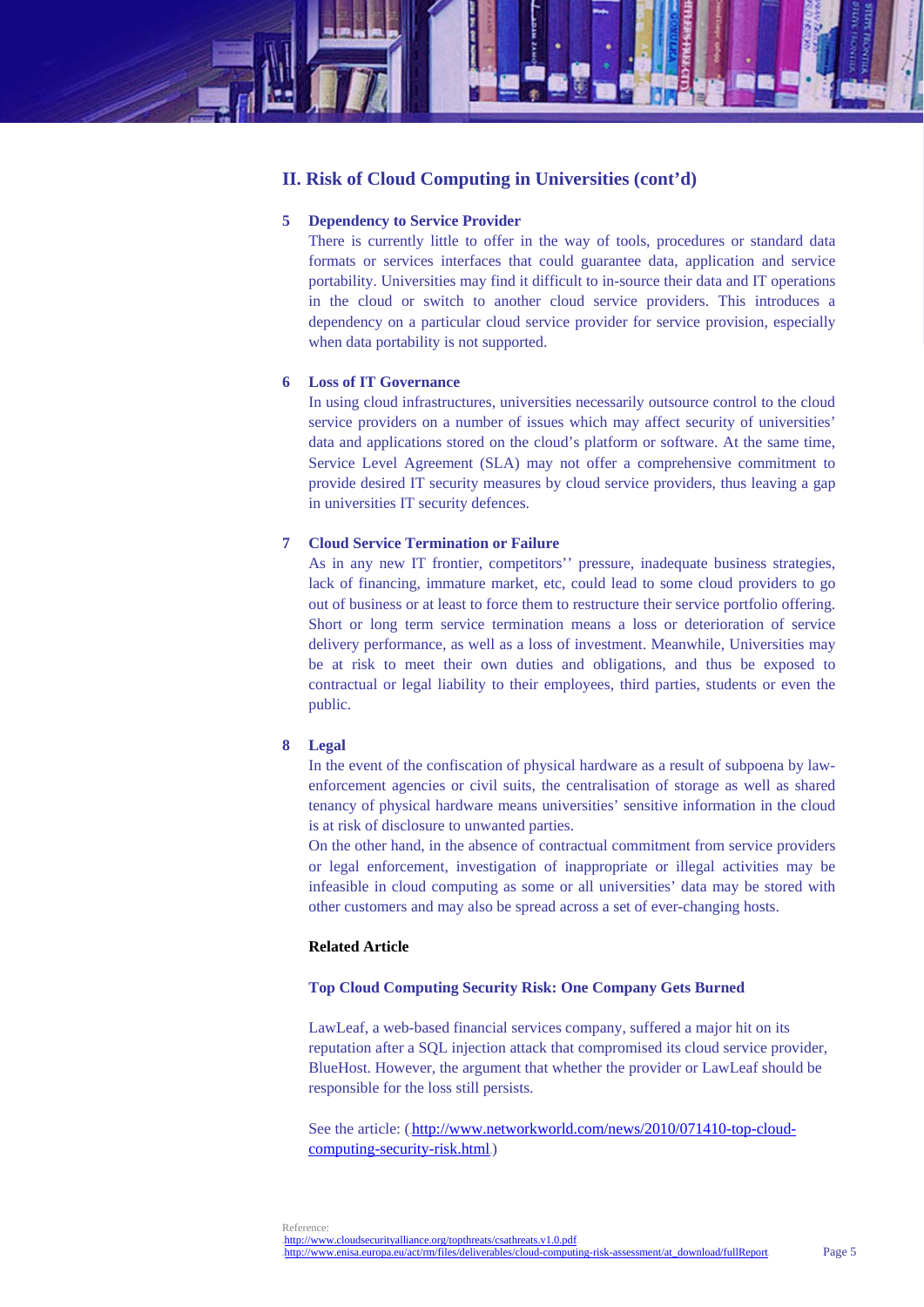

## **III. Exploitation on Cloud Computing**

Cloud computing inherits security vulnerabilities from the Internet and makes them more significant when incorporating resource concentration and multi-tenancy sharing approach. Major cloud-specific vulnerabilities include: (1) Economic Denial of Service; (2) Compromise of Service Engine; (3) Interception and Leakage of Data in Transit

## **Major Vulnerabilities in Cloud Computing Environment**

#### **1 Economic Denial of Service (EDoS)**

EDoS attempts to consume IT resources maliciously that result in economic damage to their owners. Universities' resources in the cloud can be harmed by the following kinds of EDoS attacks:

- Identity theft an attacker hijacks the user accounts of universities' members and uses them for his personal gain or to damage universities economically.
- Resource Abuse If effective limits on the usage of paid resources from the cloud service providers, malicious actions can be made by attackers to create unexpected consumption of such resources.
- Public Channel Attack Cloud services delivered through public channel, such as metering per HTTP requests, are vulnerable to attacks from the public Internet, such as Disturbed Denial of Service (DDoS).

In the worst case scenario, EDoS eliminates the cost-effective benefit of cloud computing and cause serious economic damage, even bankruptcy.

#### **2 Compromise of Service Engine**

Cloud architecture relies on a highly specialised platform, the service engine that sits above the physical hardware resources and manages customer resources at different levels of abstraction.

An attacker can compromise the service engine by hacking it from inside a virtual machine (IaaS clouds), the runtime environment (PaaS clouds), the application pool (SaaS clouds), or through its Application Programming Interface (API).

#### **3 Interception or Leakage of Data in Transit**

Being a distributed architecture based on the Internet technologies, cloud computing implies more data in transit than traditional infrastructures. Data must be transferred between remote web clients of universities and cloud infrastructure to synchronise multiple distributed machine images, images distributed across multiple physical machines. Secured data transmission mechanism like Virtual Private Network (VPN) is not always followed in the cloud context.

Sniffing, spoofing, main-in-the-middle attacks, side channel and replay attacks are potential threat sources that can be used by attackers to exploit this vulnerability.

http://www.enisa.europa.eu/act/rm/files/deliverables/cloud-computing-risk-assessment/at\_download/fullReport JUCC Newsletter for IT Professionals – Virtualisation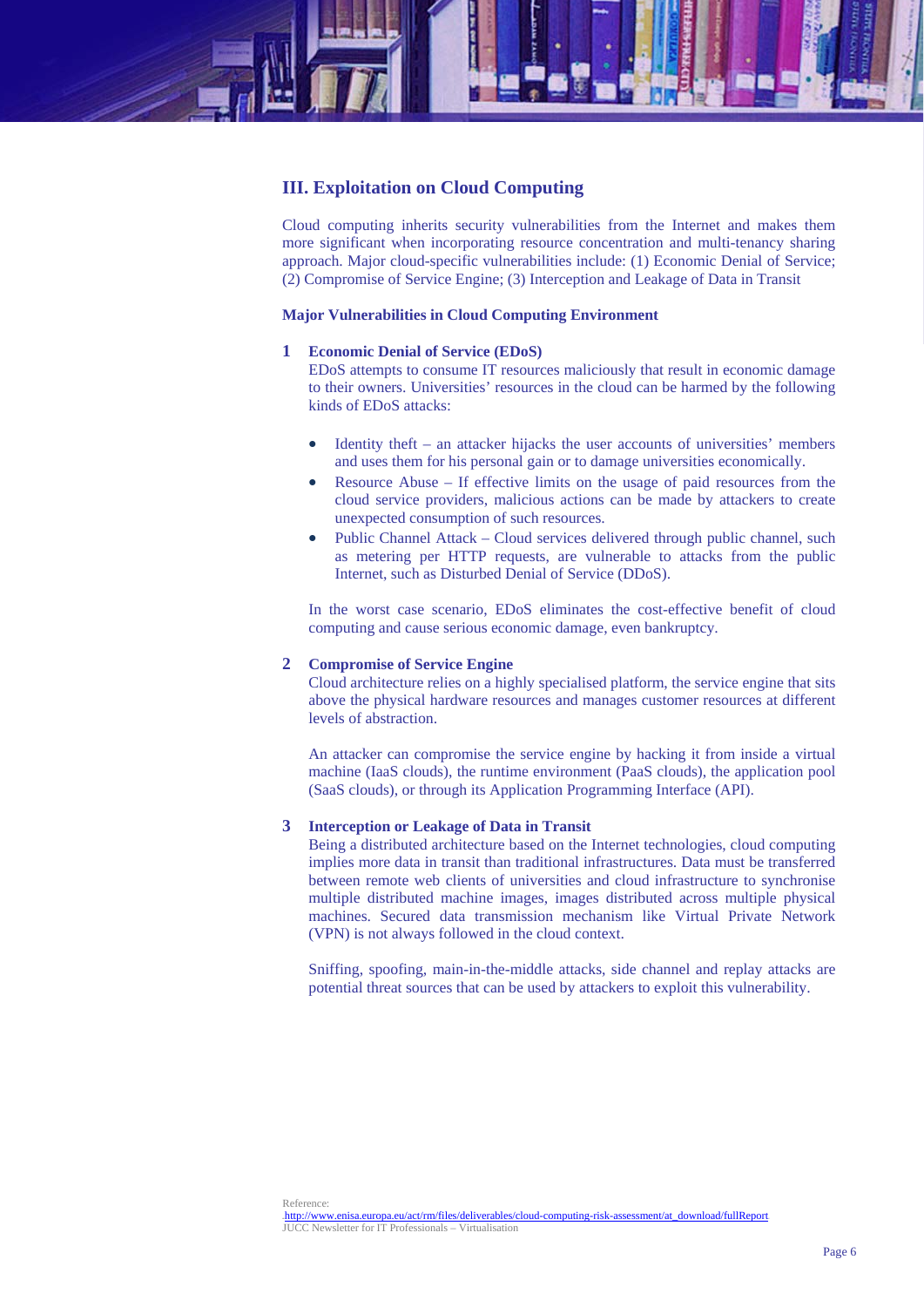## **IV. Hardening Steps to Secure Cloud Computing Environment — Infrastructure as a Service**

IaaS includes the entire computing infrastructure resources stack from the facilities to the hardware platforms that reside in them. It provides limited application-like features but enormous extensibility. This generally means less integrated security capabilities and functionalities offered on the part of the cloud providers. As such, the security measures at IaaS are mainly managed and secured by the customers.

## **1 Data Encryption**

To prevent data leakage to unauthorised parties, encryption techniques shall be implemented on:

- All network traffic using protocols such as Secure Socket Layer (SSL), Internet Protocol Security (IPSEC), Secure Shell Client (SSH) or Hypertext Transfer Protocol Secure (HTTPS)
- File systems or device drivers
- All data kept in storage areas, such as Storage Area Network (SAN), Networkattached Storage (NAS), etc.

Moreover, never store decrypting keys in the IaaS environment. Those keys shall only enter the system when decrypting.

#### **2 Operating System**

Security in the operating systems used in IaaS can be enhanced via the following approach:

- Increase the security measures of the underlying operating systems using specific security hardening tools. For example, Microsoft Baseline Security Analyzer (MBSA), Bastille Linux, etc.
- Install an Intrusion Detection System (IDS), such as Open Source Security (OSSEC) and CISCO Security Agent (CSA), at the operating system level.
- Regularly install security patches at the operating system level and update virus definition of anti-virus software.

#### **3 Network Management**

IaaS are accessed via the Internet. Hence, the following conventional network security measures can still be applied:

- Use customer RSA security tokens or client SSL certificates instead of access passwords in the console mode.
- Limit the number of network ports to the minimum. Except for public services like HTTP/HTTPS, limit the number of source IP addresses authorised to connect, especially to administrative remote accesses services.
- Perform recurring vulnerability or penetration tests to detect new undiscovered vulnerabilities.

## **4 Application Development**

Security considerations shall be included during the Software Development Life Cycle (SDLC). Security framework such as Open Web Application Security Project (OWASP) can be used in developing programs in an IaaS environment.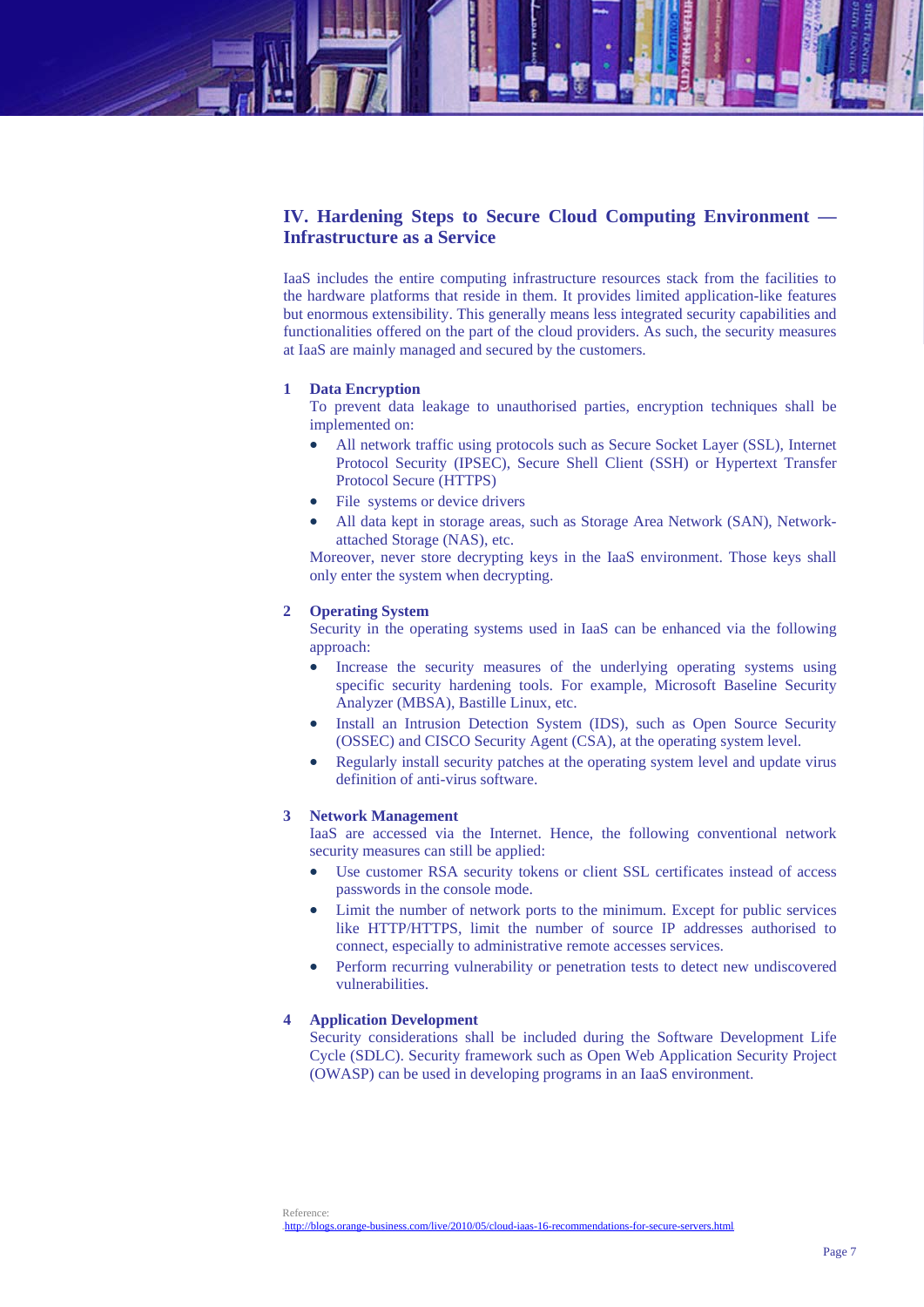# **V. Hardening Steps to Secure Cloud Computing Environment — Platform as a Service**

PaaS is intended to enable developers to build their own applications on top of the platform supported by cloud service providers. As a result, it tends to be more extensible than SaaS, at the expense of customer-ready features. In the case of PaaS, it is the responsibility of the universities' system administrators to effectively manage the same level of security measures provided by the cloud providers for protecting the underlying infrastructure components to ensure basic service availability and integrity levels.

#### **1 Logical Access**

Unauthorised access to universities' data in the cloud platform should be restricted. One of the best approaches to data access control is using the least privilege rule – i.e. access to particular data shall only be granted to authorised personnel on a needto-know basis.

Individual users shall be authenticated on their own behalf. The universities are recommended to deploy user-centric authentication method that adopts a single set of credentials at multiple sites.

## **2 Application Development**

PaaS provides a framework of building blocks to construct customised applications based on customers' own needs. Same as IaaS, application development within PaaS environment also require consideration on security throughout the SDLC.

However, since less operational controls can be obtained by PaaS customers, application design and implementation may require additional steps to achieve the same level of security as IaaS counterparts. For example, extra data encryption mechanism shall be implemented with the application logic if secure protocols (e.g. SSL, HTTPS, etc.) cannot be utilised on PaaS platform.

## **3 Portability and Interoperability**

When shifting from IaaS to PaaS, vendor lock-in (dependency) turns out to be a critical security issue if a university may have to change its cloud service provider in the future, portability and interoperability must be considered. With PaaS, the expectation is that certain degree of application modification will be necessary to achieve portability. The focus is minimising the amount of program re-writing while maintaining or enhancing security controls, along with achieving a successful data migration.

When possible, the university shall develop the cloud platform components with a standard syntax and open APIs. The university should also understand:

- What tools are available for secure data transfer, backup, and restore?
- How base services like monitoring, logging, and auditing would transfer over to a new cloud provider?
- What security control functions are provided by legacy cloud provider and how they would translate by the new provider?
- What is the impact on performance and availability of the application when migrating to a new PaaS platform?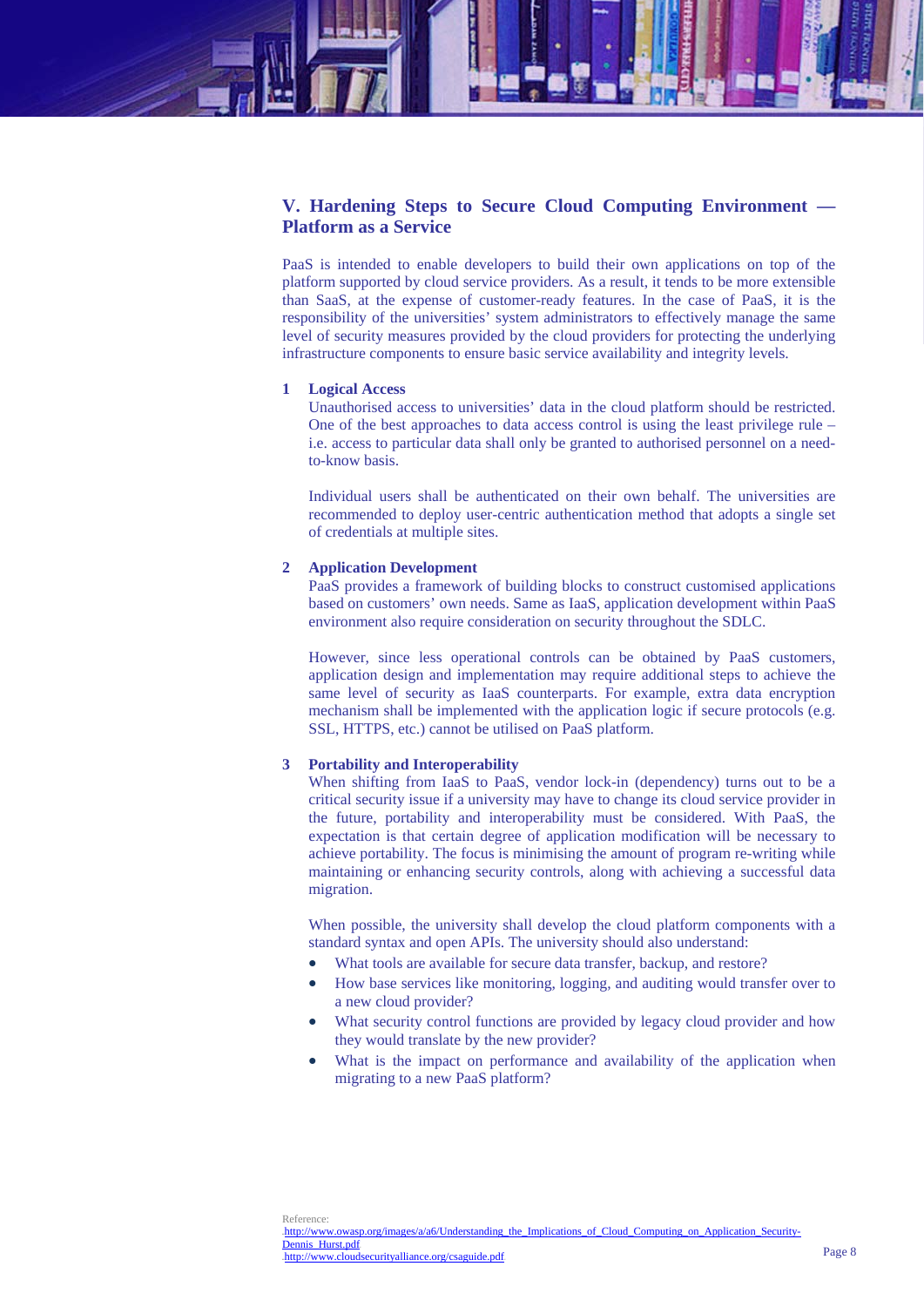# **VI. Hardening Steps to Secure Virtualisation Environment — Software as a Service**

SaaS provides the most integrated functionality built directly into the offering, with the least customised extensibility, and a relatively high level of integrated security offered by cloud providers. From customers' perspective, implementing security in the case of SaaS means that service levels, governance, compliance, and liability expectations of the cloud services and respective providers are contractually stipulated, managed, and enforced.

#### **1 Service Level Agreement**

Universities shall assess whether security considerations are addressed in the Service Level Agreements (SLA). An adequate SLA must include a set of security standards committed by the cloud service provider, which may include the following:

- **Encryption of Sensitive Data** ensure that the cloud providers have clear policies and sufficient technologies to achieve effective data encryption.
- **Disaster Recovery Mechanism and Testing** ensure that the cloud providers establish proper data recovery procedures and regular drills. Universities are also recommended to specify target Recovery Time Objective (RTO) in the SLA.
- **Secure SDLC** ensure that the cloud providers incorporate necessary security considerations and measures when developing the software used by the universities.
- **Transparency** ensure that the statistics on cloud providers' security controls, system availabilities and performance are readily available for universities' tracking and monitoring.
- **Data Extraction** ensure that universities data kept by the cloud providers can be retrieved back in the circumstances of SLA breaches or during service interruption.

## **2 Compliance and Audit**

Compliance needs shall be addressed in the cloud providers' standard terms of service. It is beneficial for universities to have both legal and contracts personnel involved early to ensure that cloud services contract provisions are adequate for compliance and audit obligations. Specifically, the contract terms should allow the universities to perform security audits or reviews of the cloud computing environment.

## **3 Portability and Interoperability**

With SaaS, universities will substitute new software applications for old ones. The focus is on preserving or enhancing the security functionalities provided by the legacy cloud provider in order to achieve a successful data migration.

In general, universities should perform regular data extractions and backups to a format that is independent from the legacy cloud provider. The ability to migrate legacy backup data by the new cloud provider must be assessed to ensure smooth transition. Consistency in security control effectiveness should be examined on the new and old cloud service providers.

Reference:  $<http://www.webhostingsearch.com/articles/saas-security-issues.php>$ http://www.cloudsecurityalliance.org/csaguide.pdf.  $Intp://dmsconsultingllc.com/blog/2009/03/24/ensureing-saas-security/$